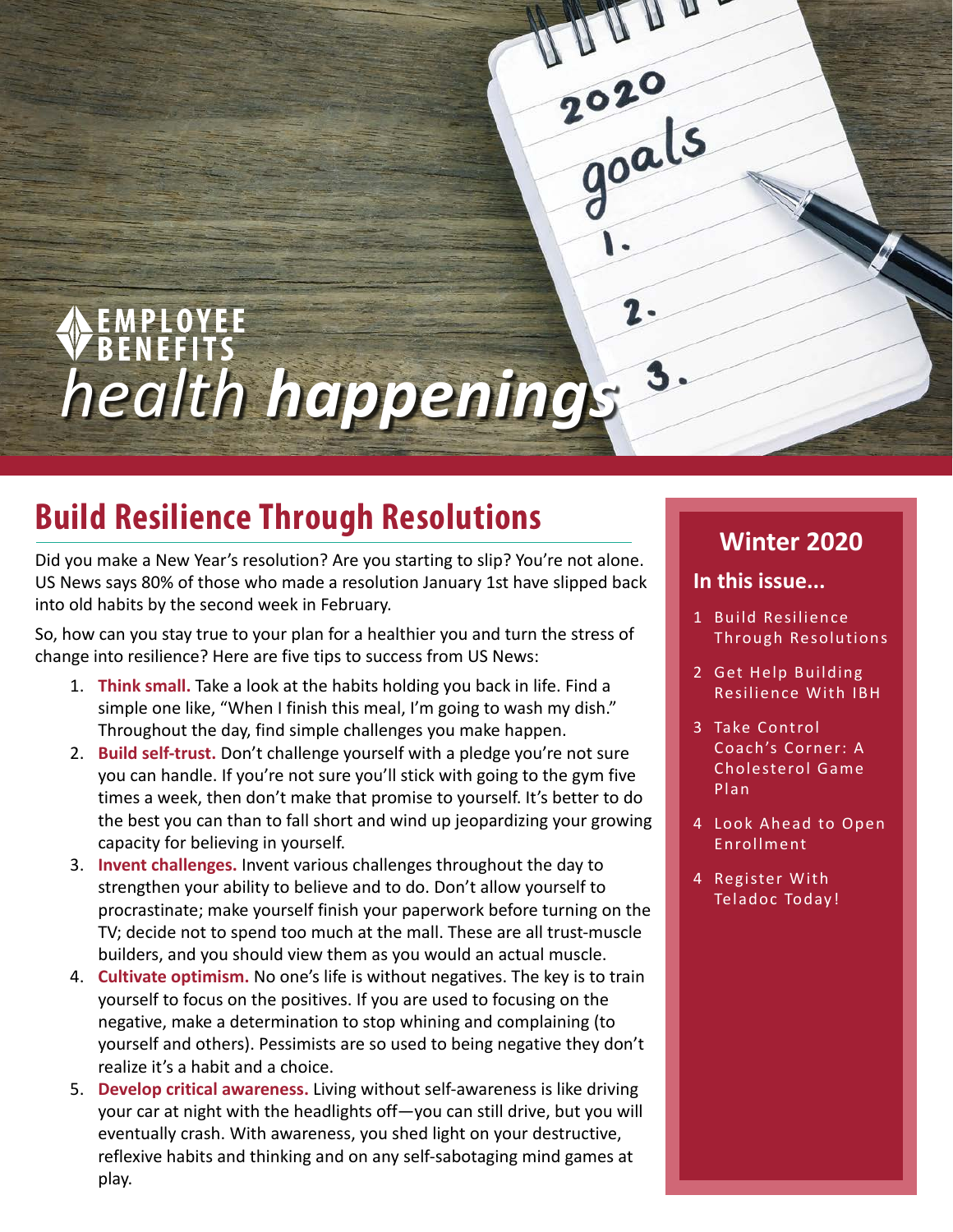<span id="page-1-0"></span>If you're tackling one of these popular resolutions, there is a lot of help out there.

### **Kicking Nicotine**

Quitting is one of the best ways to reduce risks for



heart disease, cancer, and stroke. Quitting will also reduce symptoms like coughing, wheezing, and shortness of breath.

### **Tobacco Counseling Benefit**

Tobacco counseling is a covered benefit on all MMIA EB medical plans. For most plans the deductible is waived, which means you only pay your benefit percentage. On the high deductible plan, you pay out of pocket until you reach you reach your deductible. If you have a copay for office visits on your plan, that copay applies.

### **Montana Tobacco Quit Line**

This no-cost service helps 450 Montanans begin their journey to quit every day! It's available online or over the phone.

### 1-800-QUIT-NOW

[https://montana.quitlogix.org/en-US/](https://montana.quitlogix.org/en-US/ ) 

### **Quit Aides**

- **Nicotine-Replacement Products like patches, gum, and lozenges** – covered according to your pharmacy benefit.
- **Prescription Oral Medication like Zyban (bupropion) or Chantix (varenicline)** – must try an alternative (above) before going to Chantix. Falls in the "Brand – Formulary" of your pharmacy benefit.

### **Losing Weight**



This popular New Year's resolution is a great idea for overall health. However, when people fail once, they tend to give up. If you'd like to maintain resolutions with less stress, create a different format for your goals. Take baby steps, build in rewards for your progress, and make a few other minor changes and you will see greater success with less stress.

Your plan has benefits for nutritional assessment and counseling. Visit [www.mmiaeb.net/medical](https://www.mmiaeb.net/medical ) to learn more.

### GET HELP BUILDING RESILIENCE.

Access your Employee Assistance Program.

*Call* 1-866-750-1327 *or go to*  www.MyRBH.com/members *Click on RBH and use Access Code:* MMIA

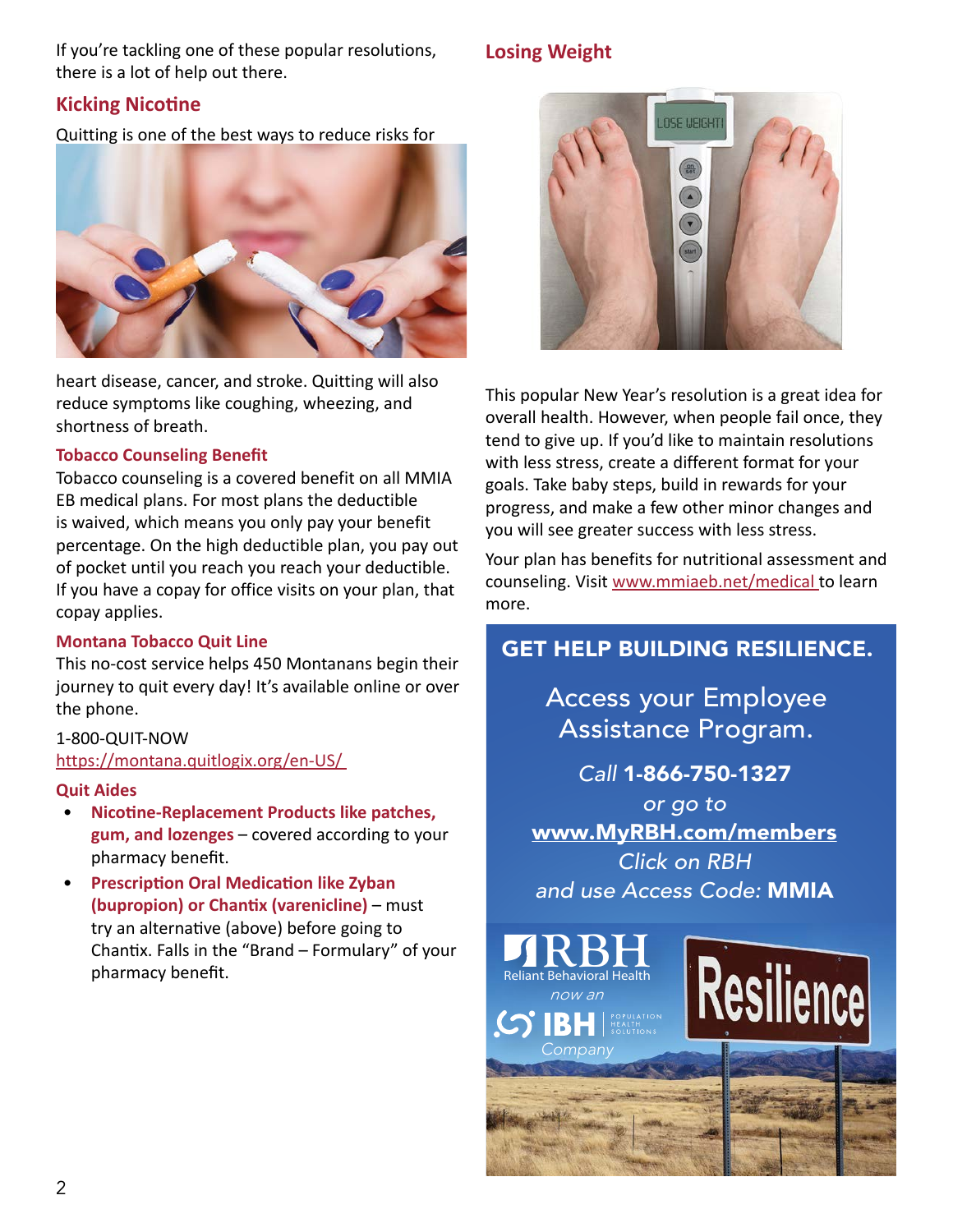# <span id="page-2-0"></span>**Take Control Coach's Corner: A Cholesterol Game Plan**

*Laura Del Guerra, RD, CDE and Linda Hogg, RD, LN*

Everybody has cholesterol, it's a normal bodily compound used to make new cells and synthesize hormones, vitamin D, and other substances. Cholesterol levels are checked during annual health screenings and, if elevated, serve as a warning sign that lifestyle changes need to be made. As you review your cholesterol numbers, it's important to know what needs to be addressed.

### **Decrease LDL**

Low-density lipoprotein (LDL) is the "bad" cholesterol that can build up in your arteries and lead to heart disease or stroke. The recommended level is less than 100 milligrams per deciliter (mg/dL). Saturated and partially-hydrogenated fats play a big role in raising LDL levels. Saturated fat from animal-based foods, especially from red meat, dairy products, and partially hydrogenated oils are harmful to the heart and circulatory system. Animal fat—the fat around the edges and marbled in meat, as well as some tropical oils like coconut and palm oil—are other examples of saturated fat.

To decrease LDL, take these steps:

- 1. Choose lean cuts of beef or pork. Eat more fish, chicken or turkey breast.
- 2. Choose skim and 1% dairy products as often as possible. Watch your intake of cheese, and when you eat cheese, choose one that is made with part-skim milk and is relatively soft at room temperature.
- 3. Check all food labels for partially hydrogenated oils. If listed, put the product back on the shelf and choose a similar one without this ingredient.

### **Increase HDL**

High-density lipoproteins (HDL) are the "good" cholesterol – the one that can protect against heart disease. The recommended levels are higher than 40 mg/dL for men and higher than 50 mg/dL for women. If your HDL is less than the recommended level, there are three specific actions to take:

- 1. Lower the amount of saturated and partially hydrogenated fat in your diet.
- 2. Increase exercise. Aerobic exercise (exercise that raises the heart rate) for 30 minutes most days of the week will increase your HDL level. If you do not have time to do 30 minutes all at once, break



up your exercise into three 10-minute segments. Your HDL will rise as exercise becomes consistent.

3. Swap plant-based fats in place of saturated fat. Avocado, olives, nut spreads, nuts, and olive oil hummus are all foods that will help increase your HDL level.

### **Decrease Triglycerides**

Triglycerides store excess fat and sugar from your diet, and if elevated, can increase your risk of heart disease. The recommended level is less than 150 mg/ dL. Triglyceride values are influenced by simple sugars (table sugar, soda, candy, baked goods), alcohol, and excess calories. To decrease triglyceride levels:

- 1. Limit foods such as soda, candy, baked goods, and others like them.
- 2. Decrease alcohol intake.
- 3. Increase exercise. Aerobic exercise (exercise that raises the heart rate) for 30 minutes most days of the week will increase your HDL level. If you do not have time to do 30 minutes all at once, break up your exercise into three 10-minute segments.

### **In Addition…**

- Don't smoke. Quitting smoking can increase your HDL by up to 10 percent.
- Increase fiber—eat more vegetables, fruits, and whole grains.

Even if you have high cholesterol because of heredity, you can still make meaningful improvements by making proactive lifestyle changes. Remember that moderation is key. Too much or too little of anything is not healthy. Creating a strong foundation of eating whole grains, lean meats, plant-based proteins (beans, legumes, and nuts), and a wide variety of fruits and vegetables is the key to heart-healthy living.

Take Control is a Montana-based healthcare company that provides MMIA EB Program participants customized health coaching services to reduce risks associated with diabetes/pre-diabetes, high blood pressure/pre-hypertension, high cholesterol, being overweight, and pregnancy.